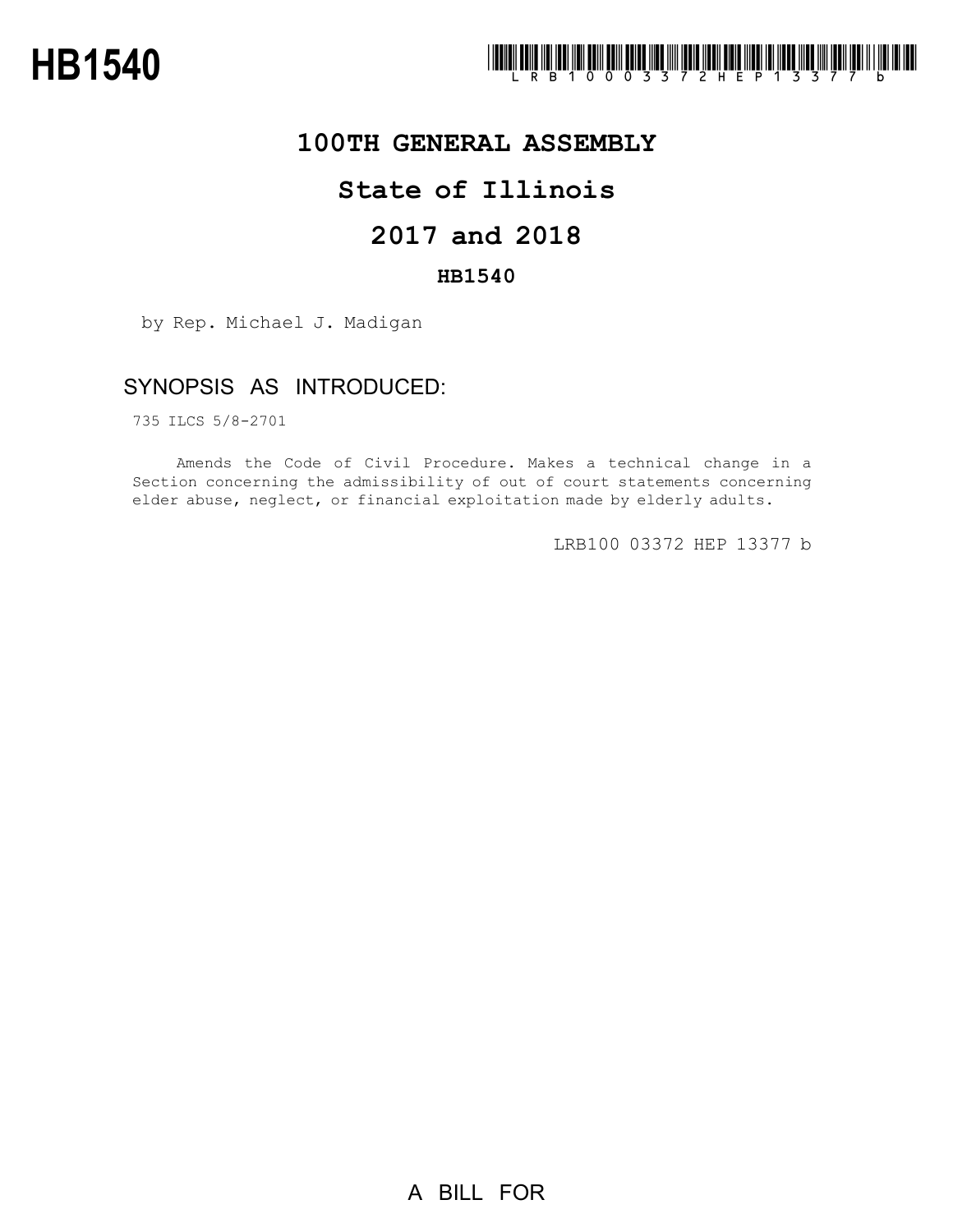1

AN ACT concerning civil law.

#### **Be it enacted by the People of the State of Illinois, represented in the General Assembly:** 2 3

Section 5. The Code of Civil Procedure is amended by changing Section 8-2701 as follows: 4 5

(735 ILCS 5/8-2701) 6

Sec. 8-2701. Admissibility of evidence; out of court statements; elder abuse. 7 8

(a) An out of court statement made by an eligible adult, as defined in the the Adult Protective Services Act, who has been diagnosed by a physician to suffer from (i) any form of dementia, developmental disability, or other form of mental incapacity or (ii) any physical infirmity which prevents the eligible adult's appearance in court, describing any act of elder abuse, neglect, or financial exploitation, or testimony by an eligible adult of an out of court statement made by the eligible adult that he or she complained of such acts to another, is admissible in any civil proceeding, if: 9 10 11 12 13 14 15 16 17 18

(1) the court conducts a hearing outside the presence of the jury and finds that the time, content, and circumstances of the statement provide sufficient safequards of reliability; and 19 20 21 22

23

(2) the eligible adult either: